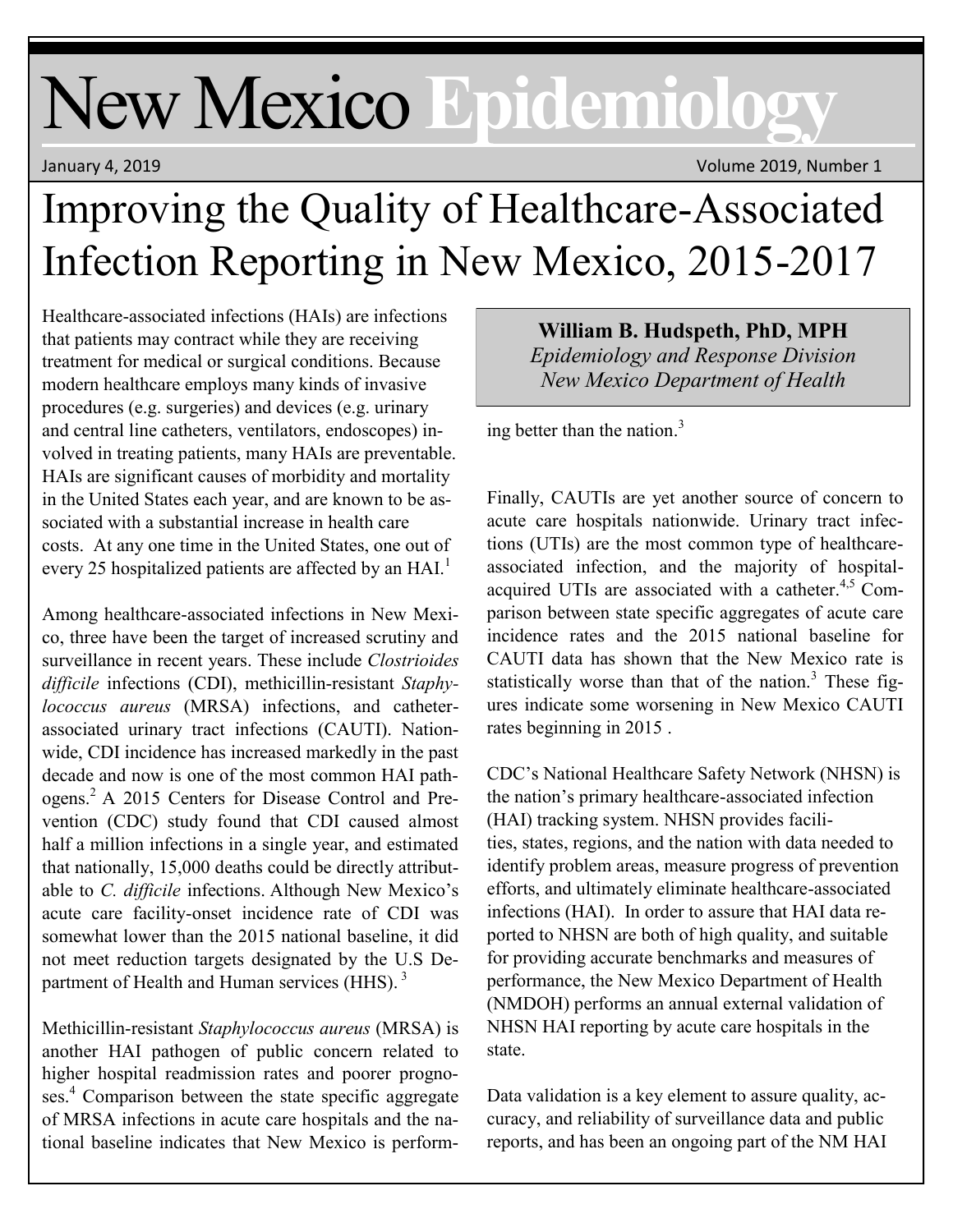Prevention Plan. In recent years (2010, 2011, 2013), the NM HAI program has completed three phases of adult, pediatric, and neonatal intensive care unit (ICU & NICU) central line-associated bloodstream infection (CLABSI) validation. Two phases of validation for acute care hospital, catheter-associated urinary tract infections (CAUTI) were completed for 2016 and 2017, and three phases of external validation (2015, 2016, and 2017) were completed for CDI and MRSA LabID. These validation projects included blinded, independent review of medical records to determine if these events were properly ascertained, defined, and reported to NHSN. Benefits from validation include improved surveillance knowledge and the ability of the healthcare institutions to apply NHSN surveillance definitions consistently. This study reviews results from the 2015, 2016, and 2017 validation periods, with a focus on CDI LabID, MRSA LabID, and CAUTI.

#### **Methods**

The procedures and methodology for performing an external validation of acute care hospital reporting of HAIs to NHSN are carefully outlined in an annual "NHSN External Validation Guidance and Toolkit". In these toolkits, CDC provides guidance and tools for validation of six healthcare-associated infection (HAI) metrics: Central-Line Associated Blood Stream Infection (CLABSI), Catheter-Associated Urinary Tract Infection (CAUTI), selected Surgical Site Infections (following colon (COLO) and abdominal hysterectomy (HYST) procedures), methicillin-Resistant *Staphylococcus aureus* (MRSA) Bacteremia LabID Event and *Clostridium difficile* infection (CDI) LabID Event. The purpose of external validation is to assure high quality surveillance data through accountability and by identifying, understanding, and correcting reporting prob $lems.<sup>6</sup>$ 

NMDOH external validation commenced with the selection of facilities to be audited for CDI LabID, MRSA LabID, and CAUTI. The selection of which acute care facilities to audit is based on a measure called the Standardized Infection Ratio (SIR). The SIR compares the observed number of HAIs reported to the number that would be predicted, given the standard population (i.e., NHSN baseline), and adjusting for several risk factors that have been found to be significantly associated with differences in infection incidence. SIR values greater than 1.0 indicate a facility where more HAIs were observed than predicted, while an SIR less than 1.0 indicates that fewer HAIs were observed than predicted. $6$  For the validation years described here, exposure and SIR data from all acute care facilities reporting CDI, MRSA, and/or CAUTI were used to select facilities under the NHSN Targeted Facility Selection guidelines. The recommended approach to facility selection is targeted to prioritize validation of facilities where HAIs are most expected. For each HAI, facilities are sorted based on the predicted number of events. These steps ultimately produce a list of facilities that are then targeted for medical record review.<sup>6</sup>

Once facilities have been selected, external validation proceeds to the selection of medical records from each facility for chart review. Medical record reviews were conducted using the annual toolkit Medical Record Abstraction Tools (MRAT) to guide case determination. NMDOH epidemiologists sought to identify CAUTI, CDI and MRSA events for which incorrect determinations may have been made by hospital infection control staff. Over-reported events were those events entered in NHSN by facility staff, but were determined by NMDOH to be non-reportable. These events frequently included duplicates (e.g. positive CDI toxin-positive collected from the same patient in same location within 14 days of prior specimen collection in an episode of care). Under-reported events were those that were not reported to NHSN, but were determined to be reportable by NMDOH. These cases are frequently caused by improper assessment of reportable events by infection preventionists (IPs) that lead to not reporting an event in NHSN.

#### **Results**

The most important metric used by NHSN to assess accurate reporting of HAI's by health care facilities is the number of discrepancies observed by validators both within individual facilities, as well as across the state as a whole. Between 2015 and 2017, NMDOH gradually increased the number of facilities that were selected for NHSN external validation, ranging from 14 facilities in 2015, to 18 facilities in 2016, to 20 facilities in 2017. Figure 1 shows a bar graph of the number of records validated for each condition between 2015 and 2017. In 2015, NMDOH was able to validate 285 records for CDI LabID (n=205) and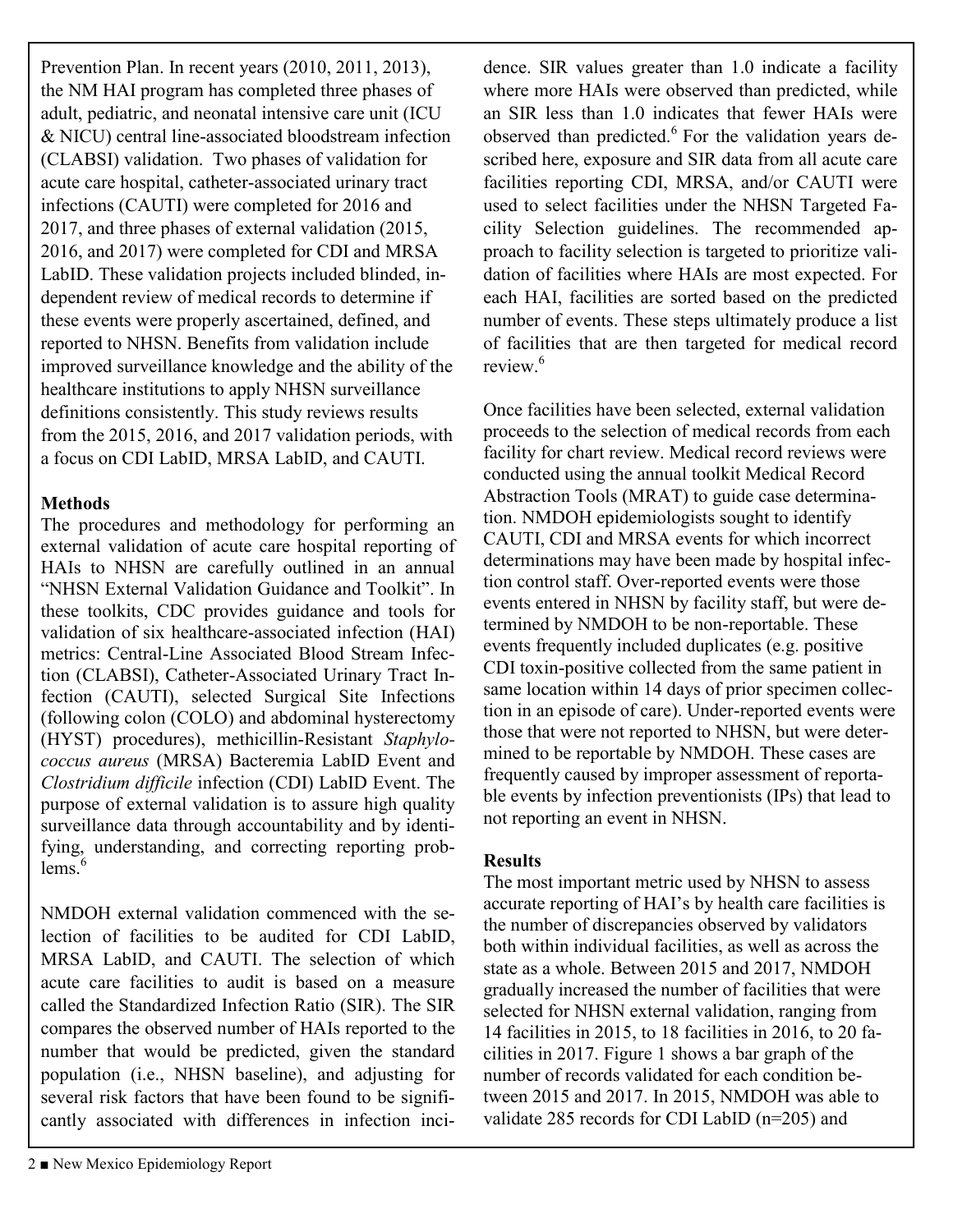MRSA LabID (n=80). With the addition of CAUTIs in 2016, the total number of records validated reached 764 (CDI=302; MRSA=171; CAUTI=291). These counts were little changed in 2017, when 762 records were audited across acute care hospitals in New Mexico (CDI=280; MRSA=147; CAUTI=273).

Despite the increase in records validated between 2015 and 2016, the number of discrepancies (both over- and under-counts) identified in acute care facilities decreased monotonically. Figure 2 shows the number of discrepancies identified during each year of validation. In 2015, 41 records were discrepant for determinations made by facilities and NMDOH (CDI=25, MRSA=16). This number dropped to only 15 records in 2016 (CDI=10, MRSA=2, CAUTI=3) and 5 records in 2017 (CDI=4, MRSA=0, CAUTI=1), even though there were nearly 3 times as many records validated for these two years compared to 2015. Expressed as a percentage of total records validated each year, the number of discrepant cases fell from 14.39% in 2015 to 1.96% in 2016 and only 0.65% in 2017.

#### **Discussion**

The trends observed above in the number of discrepancies in NHSN reporting suggest that acute care hospital infection IP's in New Mexico have become more skilled and knowledgeable when making correct determinations about case status. NHSN surveys completed by state IP's indicate that New Mexico hospitals have emphasized NHSN training through various media, including in person attendance at CDC training events, access to online training materials, and peer-to-peer interaction.

The external validation of NHSN HAI events provides an opportunity for NMDOH HAI program epidemiologists, in concert with acute care hospital staffs, to mutually learn from one another, with the goal of ensuring accurate and reliable findings, and to improve NHSN data quality. These efforts lead to an improved understanding and application of NHSN surveillance definitions, as well as a more competent workforce at both the facility and state levels. The post-review, collaborative discussion between NMDOH and facility IPs regarding discordant determinations of case status is an invaluable tool for training for both parties. These conversations permit NMDOH auditors to maximize educational opportunities about surveillance methods, denominator counting, case determination criteria, and hospital data collection practices.

In addition, these exercises provide the opportunity to strengthen relationships between the NMDOH HAI program and hospital IP staffs. Because of the high turnover rates of IPs at many facilities, NMDOH found that current IP staffs who had not participated in NHSN events surveillance from prior years often could not comment on why certain determinations were made. In many cases, NMDOH discovered that institutional knowledge was lost with the departure of staff responsible for NHSN reporting, and new IPs were often unable to reproduce the determination of case status on the part of former staff. In addition, we have discovered that individuals among the professional network of IPs in the state of New Mexico have volunteered repeatedly to assist new IPs in state acute care hospitals to learn and apply the NHSN definitions.



### **Figure 1. Number of Records Validated for CDI, MRSA LabID, and CAUTI in Acute Care Hospitals, New Mexico, 2015 and 2017**

Volume 2019, Number 1■ 3